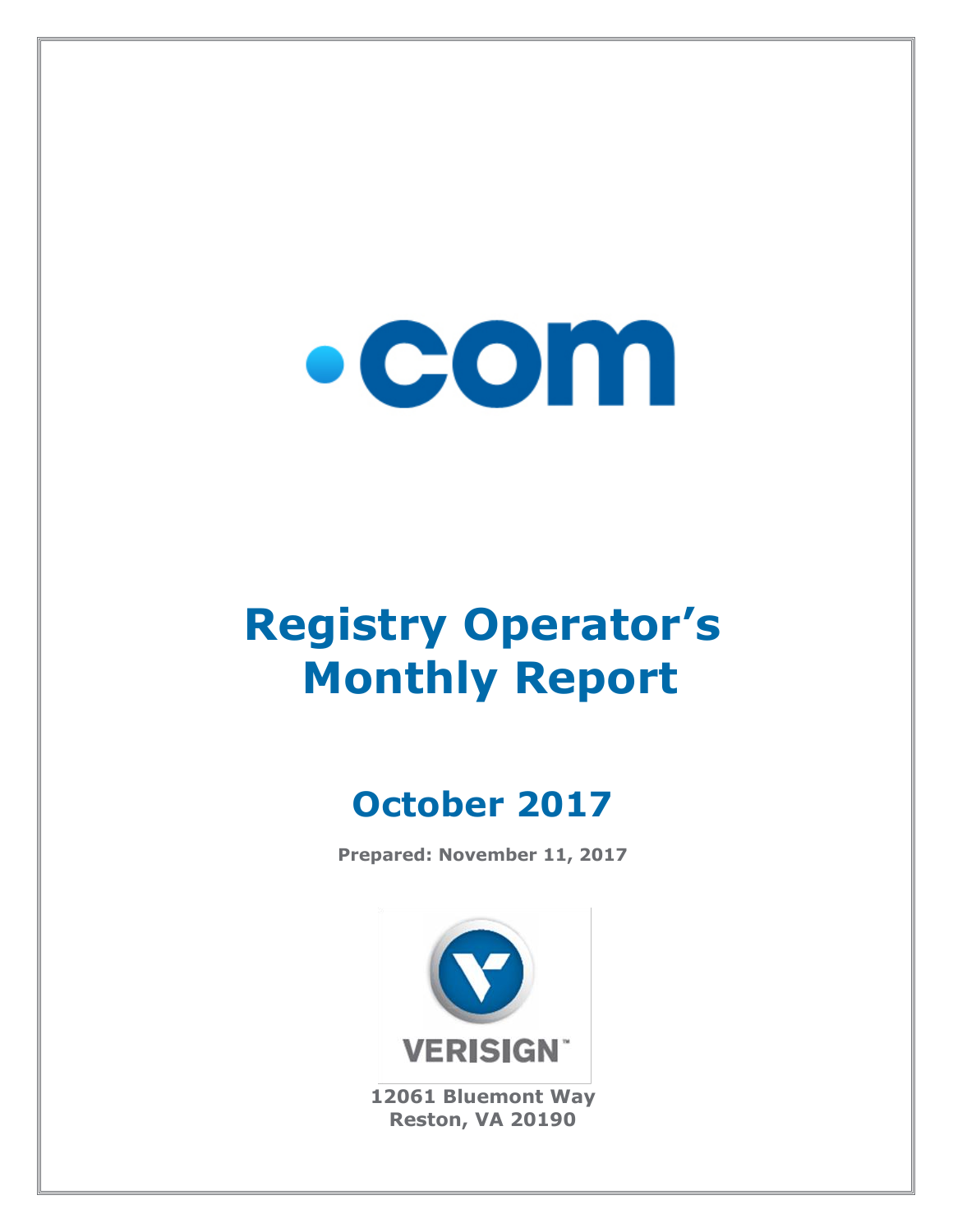As required by the ICANN/Verisign .com Registry Agreement (Section 3.1(c)(iv)), this report provides an overview of Verisign Registry activity through the end of the reporting month. The information is primarily presented in table and chart format with text explanations as deemed necessary. **The information is provided to satisfy requirements listed in Appendix 4 of the .com Registry Agreement.** Pursuant to the agreements, "ICANN shall use reasonable commercial efforts to preserve the confidentiality of the information reported until three months after the end of the month to which the report relates."

Information is organized as follows:

| 1. |                                                                            |  |
|----|----------------------------------------------------------------------------|--|
|    |                                                                            |  |
| 2. | Service Level Agreement Performance (Appendix 4, Item 2) 3                 |  |
|    | Table 2 - .com Service Level Agreement Performance 4                       |  |
| 3. |                                                                            |  |
|    |                                                                            |  |
| 4. |                                                                            |  |
|    | Table 4 - Completed Shared Registration System Releases 5                  |  |
| 5. |                                                                            |  |
|    |                                                                            |  |
| 6. | Total Number of Transactions by Subcategory (Appendix 4, Item 6)  6        |  |
|    | Table 6.1 - Total Domain Name Transactions by Subcategory  6               |  |
|    | Table 6.2 - Total Name Server Write Transactions by Subcategory (millions) |  |
|    |                                                                            |  |
| 7. |                                                                            |  |
|    |                                                                            |  |
|    |                                                                            |  |
|    | 7(C). Registry Functions Activity Report (Appendix 4, Item 7C)  8          |  |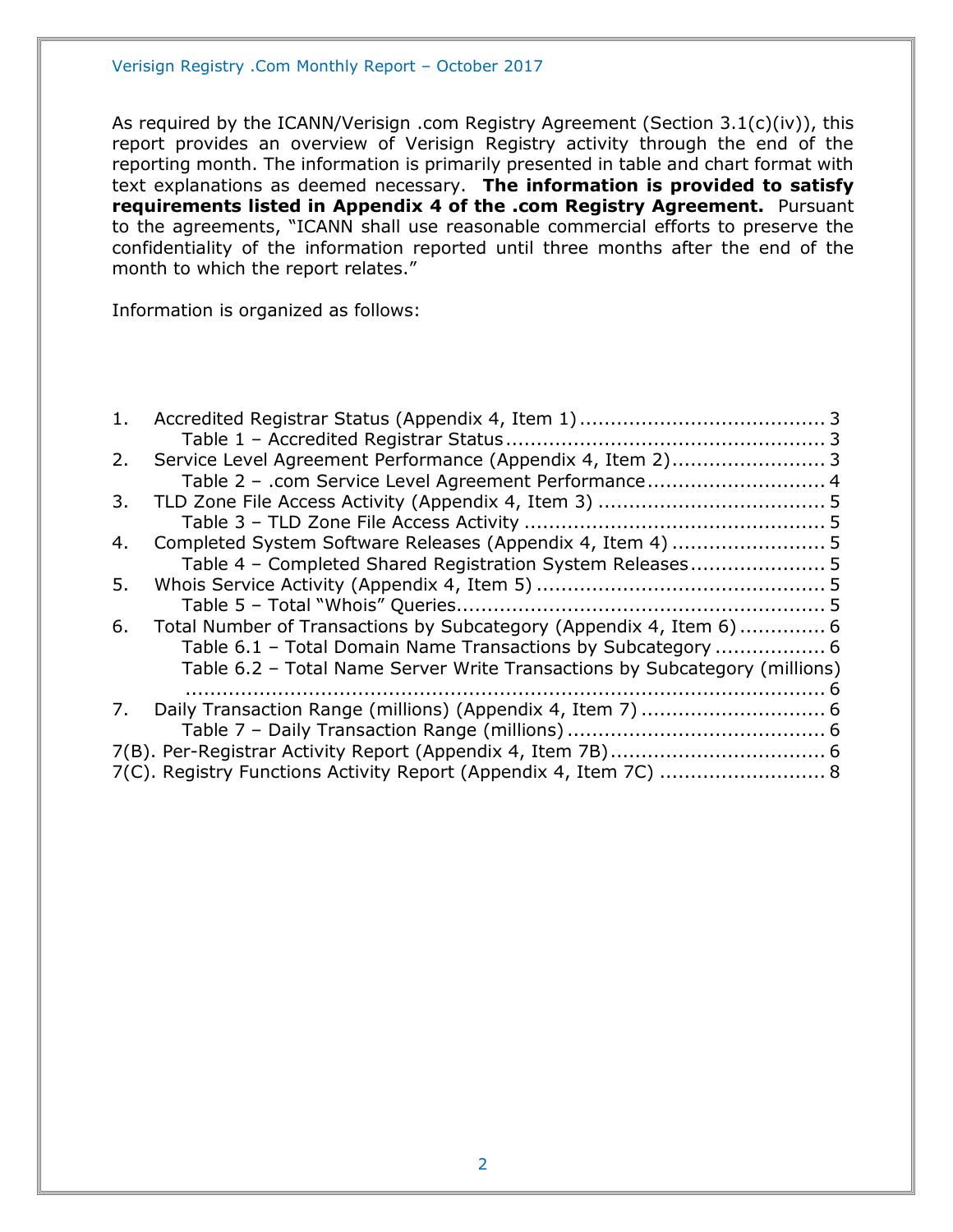# <span id="page-2-0"></span>**1. Accredited Registrar Status (Appendix 4, Item 1)**

**Table 1** displays the current number and status of the ICANN accredited registrars. The registrars are grouped into three categories:

- 1. **Operational Registrars:** Those who have authorized access into the Shared Registration System (SRS) for processing domain name registrations.
- 2. **Registrars In The Ramp-Up Period:** Those who have received a password to access the Registry operational test and evaluation (OT&E) environment. The OT&E environment is provided to allow registrars to develop and test their systems with the SRS.
- 3. **Registrars In The Pre-Ramp-Up Period:** Those who have been sent a welcome letter from the Verisign Registry but have not yet executed the Registry Registrar Agreements and/or have not yet submitted a completed Registrar Information Sheet. In most cases registrars are sent welcome letters via overnight express mail or e-mail on the same day accreditation notification is received from ICANN.

<span id="page-2-1"></span>

| <b>Status</b>                    | # of COM Registrars |
|----------------------------------|---------------------|
| <b>Operational Registrars</b>    | 2870                |
| Registrars In Ramp-Up Period     | 14                  |
| Registrars In Pre-Ramp-Up Period | 1 ( )               |
| Total                            | 2894                |

#### **Table 1 – Accredited Registrar Status**

#### <span id="page-2-2"></span>**2. Service Level Agreement Performance (Appendix 4, Item 2)**

**Table 2** compares Service Level Agreement (SLA) Requirements with Actual Performance for the reporting month. As required by the ICANN/Verisign .com Registry Agreement (Section 3.1(d)(ii)), the Verisign Registry is committed to provide service levels as specified in Appendix 7 of the .com Registry Agreement and to comply with the requirements of the SLA in Appendix 10 of the .com Registry Agreement. The SLAs are incorporated into the Verisign Registry Registrar Agreements that are executed with all operational registrars.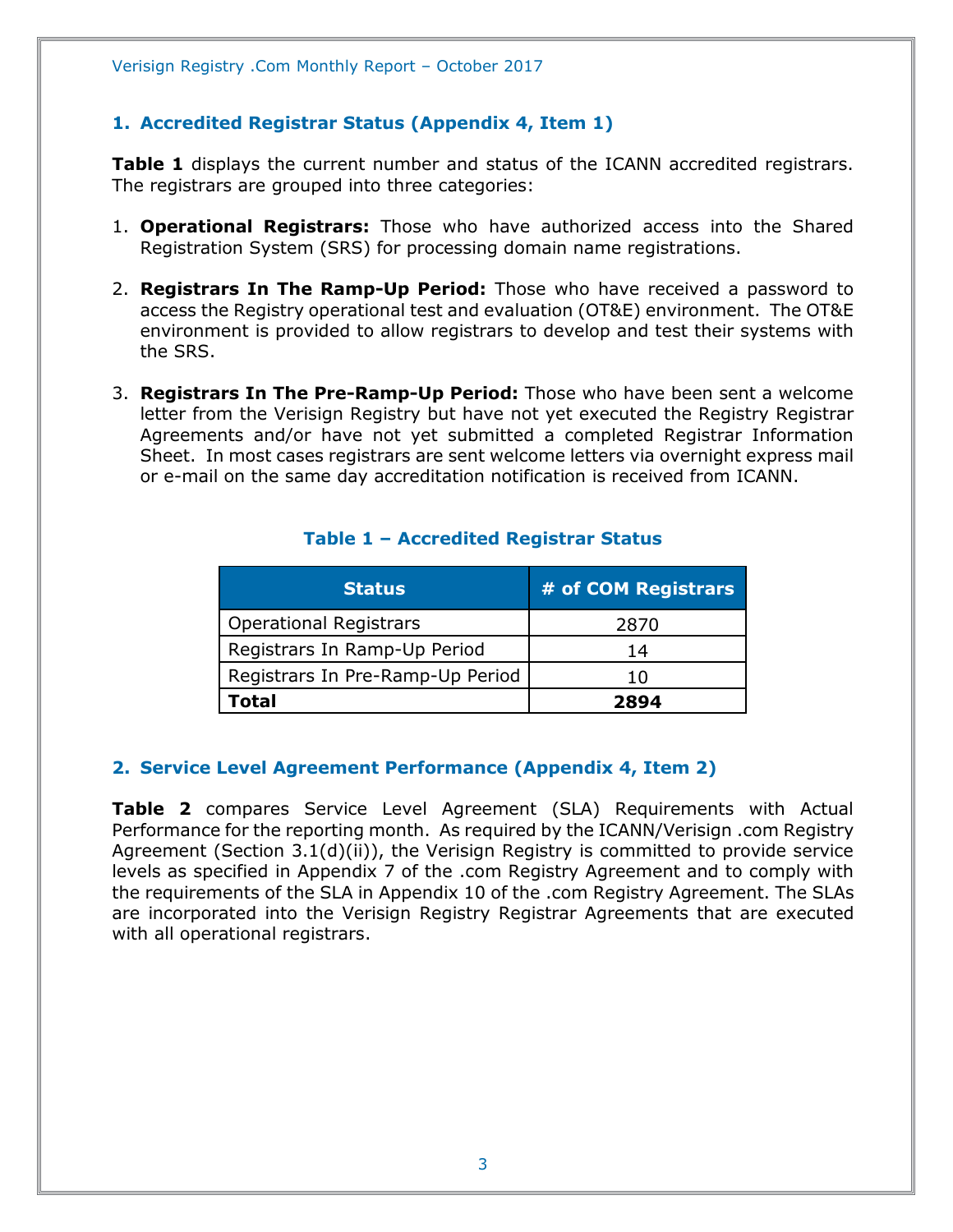<span id="page-3-0"></span>

| <b>Metric</b>                  | .com SLA Requirement                         | <b>Actual Performance</b>                                |
|--------------------------------|----------------------------------------------|----------------------------------------------------------|
|                                | <b>Service Availability</b>                  |                                                          |
|                                | 99.99% Year                                  | 100% - (0 minutes<br>Unplanned Downtime YTD)             |
| <b>SRS</b>                     | 30 Minutes/Month (Unplanned)                 | 0 minutes (Unplanned)                                    |
| <b>DNS Name Server</b>         | 100% / Month                                 | 100%                                                     |
| Whois                          | 100% / Month                                 | 100%                                                     |
|                                | <b>Planned Outage Duration</b>               |                                                          |
| SRS - Regular                  | 45 Minutes / Month                           | 0 hours 22 minutes                                       |
| <b>SRS</b> - Extended          | 4 Hours (240 Minutes)<br>/ 1 Per Year        | 0 hours 00 minutes- Last<br>Outage Taken October<br>2016 |
| SRS - Extended                 | 8 Hours (480 Minutes)<br>/ 1 Every 3 Years   | 0 minutes - None Taken<br>Since June 2005                |
| <b>DNS Name Server</b>         | <b>Not Allowed</b>                           | 0 minutes                                                |
| Whois                          | <b>Not Allowed</b>                           | 0 minutes                                                |
|                                | <b>Planned Outage Timeframe</b>              |                                                          |
| <b>SRS</b>                     | 0100 - 0900 UTC Sunday                       | 0100 - 0122 UTC Sunday<br>10/22/2017                     |
| <b>DNS Name Server</b>         | <b>Not Allowed</b>                           | Not Applicable                                           |
| Whois                          | Not Allowed                                  | Not Applicable                                           |
|                                | <b>Planned Outage Notification</b>           |                                                          |
|                                | 30 Days General Maintenance                  | 9/21/2017                                                |
| <b>SRS</b>                     | 90 Days Updates and<br>Upgrades              |                                                          |
| <b>DNS Name Server</b>         | <b>Not Allowed</b>                           | Not Applicable<br>Not Applicable                         |
| Whois                          | <b>Not Allowed</b>                           | Not Applicable                                           |
|                                | <b>Processing Time</b>                       |                                                          |
| <b>Check Domain</b>            |                                              |                                                          |
| Average                        | 25 milliseconds for 95%                      | 0.39 milliseconds                                        |
| Add / Create Domain<br>Average | 50 milliseconds for 95%                      | 0.90 milliseconds                                        |
| Delete Domain<br>Average       | 100 milliseconds for 95%                     | 19.28 milliseconds                                       |
| Modify / Update                |                                              |                                                          |
| Domain Average                 | 100 milliseconds for 95%                     | 17.21 milliseconds                                       |
| Whois Query                    | 5 milliseconds for 95%                       | 1.35 milliseconds                                        |
| <b>DNS Name Server</b>         |                                              |                                                          |
| Resolution                     | 100 milliseconds for 95%                     | 0.83 milliseconds                                        |
| <b>DNS Name Server</b>         | <b>Update Frequency</b><br>3 Minutes for 95% | 15.80 seconds                                            |
| Whois                          | 3 Minutes for 95%                            | 15.83 seconds                                            |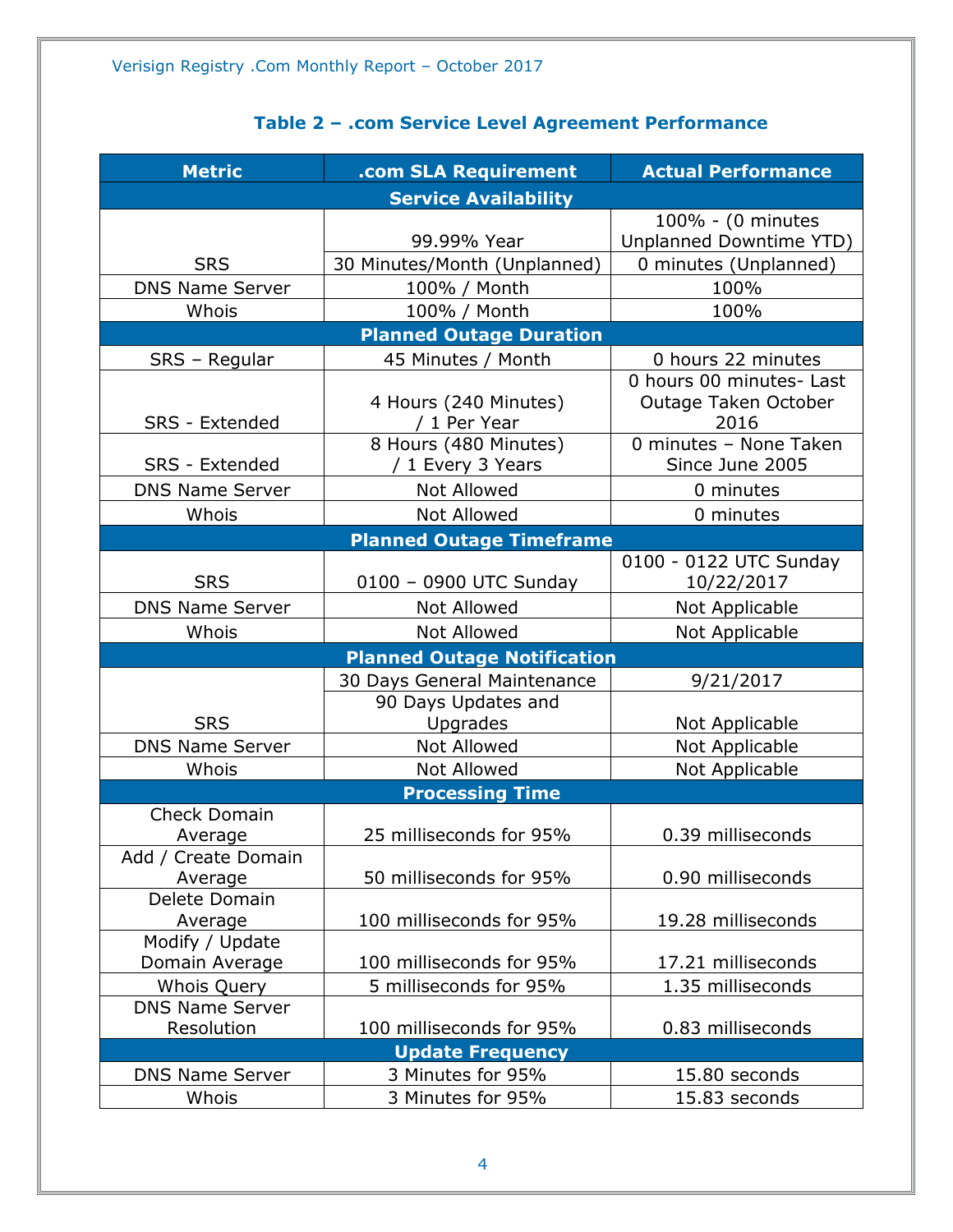# <span id="page-4-0"></span>**3. TLD Zone File Access Activity (Appendix 4, Item 3)**

**Table 3** summarizes the zone file access activity for the current reporting month. As required by the ICANN/Verisign .com Registry Agreement (Section 3.1(c)(iii)), the Verisign Registry provides third parties bulk access to the zone files for the .com TLD.

<span id="page-4-1"></span>

|                                                           | <b>Number</b> |
|-----------------------------------------------------------|---------------|
| Total Zone File Access Passwords (End Of Previous Month)  | 1996          |
| New Zone File Access Passwords Issued                     | 24            |
| Total Zone File Access Passwords Disabled                 | 429           |
| Total Zone File Access Passwords (End Of Reporting Month) | 1591          |

## **Table 3 – TLD Zone File Access Activity**

#### <span id="page-4-2"></span>**4. Completed System Software Releases (Appendix 4, Item 4)**

**Table 4** shows significant release(s) that occurred during the reporting month, as well as other relevant information. The Verisign Registry Shared Registration System (SRS) is continually being improved to better meet the needs of accredited registrars.

#### **Table 4 – Completed Shared Registration System Releases**

<span id="page-4-3"></span>

| <b>Release</b><br><b>Name</b> | <b>Features</b> | <b>Complete Date</b> |
|-------------------------------|-----------------|----------------------|
| none                          | none            | none                 |

#### <span id="page-4-4"></span>**5. Whois Service Activity (Appendix 4, Item 5)**

<span id="page-4-5"></span>**Table 5** shows the number of Whois queries during the reporting month separated by service. The "Web-based Whois" column depicts ACTUAL numbers where all other categories are shown in millions.

#### **Table 5 – Total "Whois" Queries**

| <b>In Millions</b>   |                      |              |
|----------------------|----------------------|--------------|
|                      |                      | Web-based    |
| <b>Total Queries</b> | <b>Whois Port-43</b> | <b>Whois</b> |
| 48,872.5             | 48,871.5             | 1,020,735    |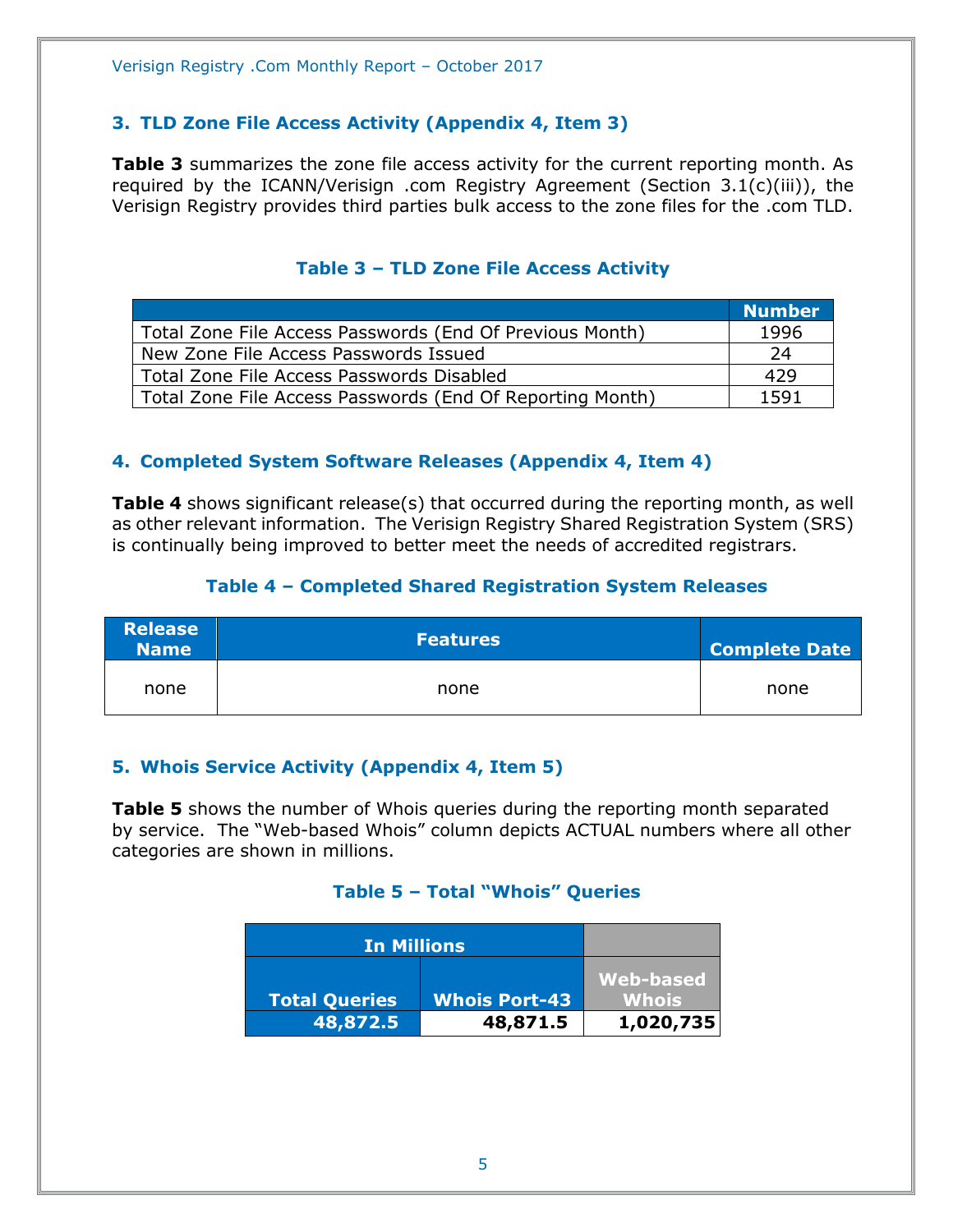### <span id="page-5-0"></span>**6. Total Number of Transactions by Subcategory (Appendix 4, Item 6)**

**Table 6.1** shows the number of domain name 'write' transactions in subcategories and the number of check transactions. The "Restore" column depicts ACTUAL numbers where all other categories are shown in millions. **Table 6.2** on the next page shows the number of name server "write" transactions by subcategory.

**Table 6.1 – Total Domain Name Transactions by Subcategory**

<span id="page-5-1"></span>

| <b>In Millions</b>           |     |     |      |     |  |                                 |                |
|------------------------------|-----|-----|------|-----|--|---------------------------------|----------------|
| <b>Total</b><br><b>Write</b> | Add |     |      |     |  | Delete Modify Renew Trans Check | <b>Restore</b> |
| $3,066.3$ 3,019.7            |     | 2.7 | 39.1 | 3.7 |  |                                 |                |

# <span id="page-5-2"></span>**Table 6.2 – Total Name Server Write Transactions by Subcategory (millions)**

| <b>Total</b> |    | Delete | <b>Modify</b> |
|--------------|----|--------|---------------|
|              | ാ− |        |               |

# <span id="page-5-4"></span><span id="page-5-3"></span>**7. Daily Transaction Range (millions) (Appendix 4, Item 7)**

# **Table 7 – Daily Transaction Range (millions)**

| Total        | <b>Daily</b> | Daily | <b>Daily</b>   |
|--------------|--------------|-------|----------------|
| Transactions | Max          | Min   | <b>Average</b> |
| 5,520.9      | 7በ1 4        | 78.4  | 178            |

# <span id="page-5-5"></span>**7(B). Per-Registrar Activity Report (Appendix 4, Item 7B)**

The table below defines the fields that are included in the .COM Per-Registrar Activity Report, which is provided under separate cover.

| <b>Field Name</b> | <b>Notes</b>                                                      |
|-------------------|-------------------------------------------------------------------|
| registrar-name    | Registrar's Full Corporate Name As Registered with IANA           |
| iana-id           | http://www.iana.org/assignments/registrar-ids                     |
| total-domains     | Total domains under sponsorship                                   |
| total-            | <b>Total Name Servers Registered</b>                              |
| nameservers       |                                                                   |
| net-adds-1-yr     | number of domains successfully registered with an initial term of |
|                   | one year (and not deleted within the add grace period)            |
| net-adds-2-yr     | Number of domains successfully registered with an initial term of |
|                   | two years (and not deleted within the add grace period)           |
| net-adds-3-yr     | Number of domains successfully registered with an initial term of |
|                   | three years (and not deleted within the add grace period)         |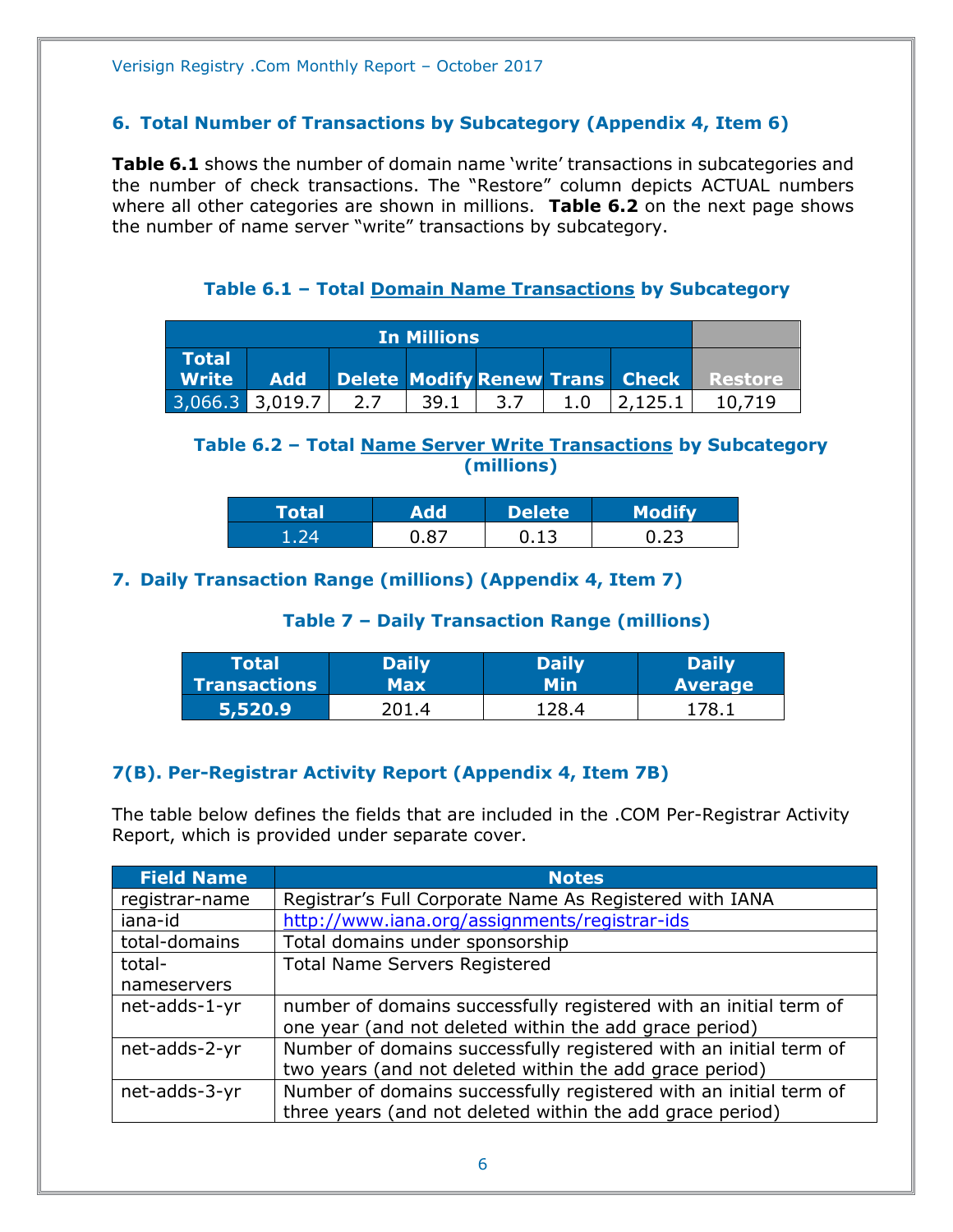| <b>Field Name</b>              | <b>Notes</b>                                                                                                                     |
|--------------------------------|----------------------------------------------------------------------------------------------------------------------------------|
| net-adds-4-yr                  | Number of domains successfully registered with an initial term of                                                                |
|                                | four years (and not deleted within the add grace period)                                                                         |
| net-adds-5-yr                  | Number of domains successfully registered with an initial term of                                                                |
|                                | five years (and not deleted within the add grace period)                                                                         |
| net-adds-6-yr                  | Number of domains successfully registered with an initial term of                                                                |
|                                | six years (and not deleted within the add grace period)                                                                          |
| net-adds-7-yr                  | Number of domains successfully registered with an initial term of<br>seven years (and not deleted within the add grace period)   |
| net-adds-8-yr                  | Number of domains successfully registered with an initial term of                                                                |
|                                | eight years (and not deleted within the add grace period)                                                                        |
| net-adds-9-yr                  | Number of domains successfully registered with an initial term of                                                                |
|                                | nine years (and not deleted within the add grace period)                                                                         |
| net-adds-10-yr                 | Number of domains successfully registered with an initial term of                                                                |
|                                | ten years (and not deleted within the add grace period)                                                                          |
| net-renews-1-yr                | Domains renewed either automatically or by command (and not                                                                      |
|                                | deleted with the renew grace period)                                                                                             |
| net-renews-2-yr                | Number of domains successfully renewed with a renewal period of                                                                  |
|                                | two years (and not deleted with the renew grace period)                                                                          |
| net-renews-3-yr                | Number of domains successfully renewed with a new renewal                                                                        |
| net-renews-4-yr                | period of three years (and not deleted with the renew grace period)<br>Number of domains successfully renewed with a new renewal |
|                                | period of four years (and not deleted with the renew grace period)                                                               |
| net-renews-5-yr                | Number of domains successfully renewed with a new renewal                                                                        |
|                                | period of five years (and not deleted with the renew grace period)                                                               |
| net-renews-6-yr                | Number of domains successfully renewed with a new renewal                                                                        |
|                                | period of six years (and not deleted with the renew grace period)                                                                |
| net-renews-7-yr                | Number of domains successfully renewed with a new renewal                                                                        |
|                                | period of seven years (and not deleted with the renew grace                                                                      |
|                                | period)                                                                                                                          |
| net-renews-8-yr                | Number of domains successfully renewed with a new renewal<br>period of eight years (and not deleted with the renew grace period) |
| net-renews-9-yr                | Number of domains successfully renewed with a new renewal                                                                        |
|                                | period of nine years (and not deleted with the renew grace period)                                                               |
| net-renews-10-                 | Number of domains successfully renewed with a new renewal                                                                        |
| yr                             | period of ten years (and not deleted with the renew grace period)                                                                |
| transfer-                      | Transfers initiated by this registrar that were ack'd by the other                                                               |
| gaining-                       | registrar-either by command or automatically                                                                                     |
| successful                     |                                                                                                                                  |
| transfer-                      | Transfers initiated by this registrar that were n'acked by the other                                                             |
| gaining-nacked                 | registrar                                                                                                                        |
| transfer-losing-               | Transfers initiated by another registrar that this registrar ack'd-                                                              |
| successful<br>transfer-losing- | either by command or automatically<br>Transfers initiated by another registrar that this registrar n'acked                       |
| nacked                         |                                                                                                                                  |
| transfer-                      | Number of transfer disputes in which this registrar prevailed                                                                    |
| disputed-won                   |                                                                                                                                  |
| transfer-                      | Number of transfer disputes this registrar lost                                                                                  |
| disputed-lost                  |                                                                                                                                  |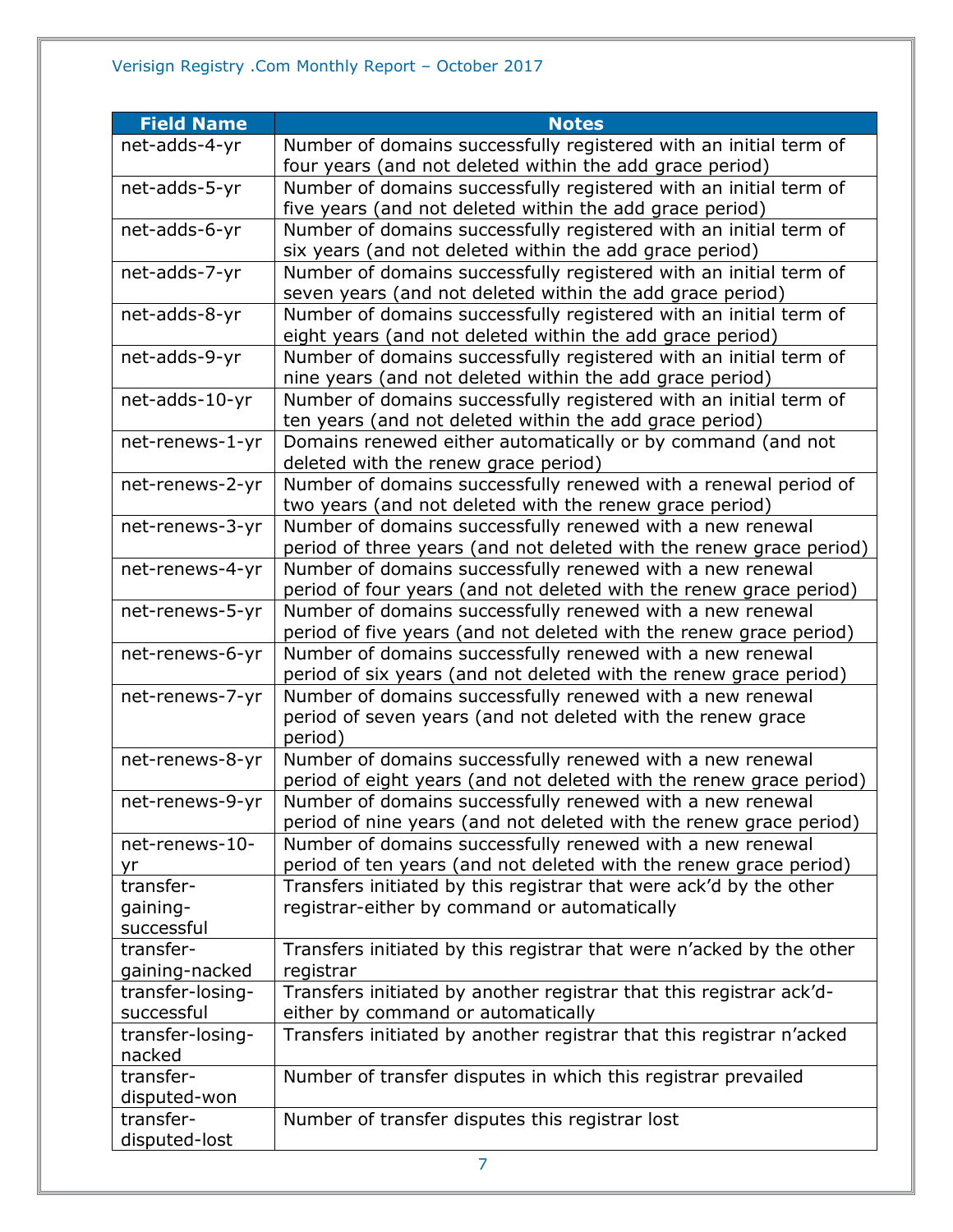| <b>Field Name</b> | <b>Notes</b>                                                         |
|-------------------|----------------------------------------------------------------------|
| transfer-         | Number of transfer disputes involving this registrar with a split or |
| disputed-         | no decision                                                          |
| nodecision        |                                                                      |
| deleted-          | Domains deleted within the add grace period                          |
| domains-grace     |                                                                      |
| deleted-          | Domains deleted outside the add grace period                         |
| domains-          |                                                                      |
| nograce           |                                                                      |
| restored-         | Domain names restored from redemption period                         |
| domains           |                                                                      |
| restored-         | Total number of restored names for which the registrar failed to     |
| noreport          | submit a restore report                                              |
| agp-exemption-    | Number of AGP policy exemption requests received                     |
| requests          | during the reporting month against deletion activity occurring in    |
|                   | the prior month                                                      |
| agp-              | Number of AGP policy exemption requests granted during the           |
| exemptions-       | reporting month                                                      |
| granted           |                                                                      |
| agp-exempted-     | Number of domain names included in AGP policy exemption              |
| domains           | requests granted during the reporting month                          |
| attempted-adds    | Number of attempted (successful and failed) domain name create       |
|                   | commands                                                             |

# <span id="page-7-0"></span>**7(C). Registry Functions Activity Report (Appendix 4, Item 7C)**

The table below defines the fields that are included in the .COM Registry Functions Activity Report, which is provided under separate cover.

| <b>Field Name</b>  | <b>Notes</b>                                                                                                |
|--------------------|-------------------------------------------------------------------------------------------------------------|
| operational-       | number of operational registrars at the end of the reporting                                                |
| registrars         | period                                                                                                      |
| ramp-up-registrars | number of registrars that have received a password for access<br>to OT&E at the end of the reporting period |
| pre-ramp-up-       | number of registrars that have requested access, but have not                                               |
| registrars         | yet entered the ramp-up period at the end of the reporting                                                  |
|                    | period                                                                                                      |
| zfa-passwords      | number of active zone file access passwords at the end of the                                               |
|                    | reporting period                                                                                            |
| whois-43-queries   | number of WHOIS (port-43) queries responded during the                                                      |
|                    | reporting period                                                                                            |
| web-whois-queries  | number of Web-based Whois queries responded during the                                                      |
|                    | reporting period, not including searchable Whois                                                            |
| searchable-whois-  | number of searchable Whois queries responded during the                                                     |
| queries            | reporting period, if offered                                                                                |
| dns-udp-queries-   | number of DNS queries received over UDP transport during the                                                |
| received           | reporting period                                                                                            |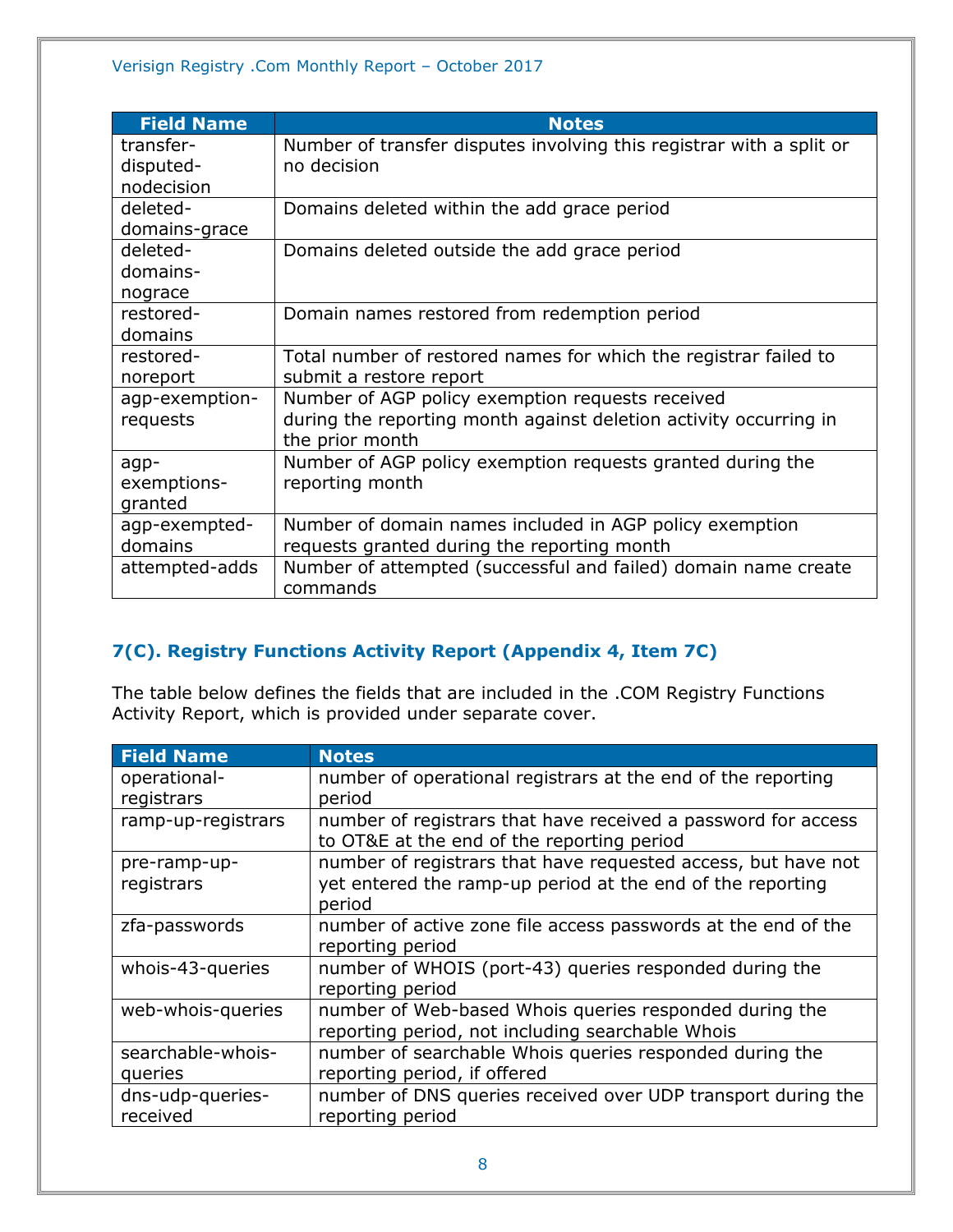# Verisign Registry .Com Monthly Report – October 2017

| <b>Field Name</b> | <b>Notes</b>                                                                                                              |
|-------------------|---------------------------------------------------------------------------------------------------------------------------|
| dns-udp-queries-  | number of DNS queries received over UDP transport that were                                                               |
| responded         | responded during the reporting period                                                                                     |
| dns-tcp-queries-  | number of DNS queries received over TCP transport during the                                                              |
| received          | reporting period                                                                                                          |
| dns-tcp-queries-  | number of DNS queries received over TCP transport that were                                                               |
| responded         | responded during the reporting period                                                                                     |
| srs-dom-check     | number of SRS (EPP and any other interface) domain name                                                                   |
|                   | "check" requests responded during the reporting period                                                                    |
| srs-dom-create    | number of SRS (EPP and any other interface) domain name                                                                   |
|                   | "create" requests responded during the reporting period                                                                   |
| srs-dom-delete    | number of SRS (EPP and any other interface) domain name                                                                   |
|                   | "delete" requests responded during the reporting period                                                                   |
| srs-dom-info      | number of SRS (EPP and any other interface) domain name                                                                   |
|                   | "info" requests responded during the reporting period                                                                     |
| srs-dom-renew     | number of SRS (EPP and any other interface) domain name                                                                   |
| srs-dom-rgp-      | number of SRS (EPP and any other interface) domain name                                                                   |
| restore-report    | RGP "restore" requests delivering a restore report responded                                                              |
|                   | during the reporting period                                                                                               |
| srs-dom-rgp-      | number of SRS (EPP and any other interface) domain name                                                                   |
| restore-request   | RGP "restore" requests responded during the reporting period                                                              |
| srs-dom-transfer- | number of SRS (EPP and any other interface) domain name                                                                   |
| approve           | "transfer" requests to approve transfers responded during the                                                             |
|                   | reporting period                                                                                                          |
| srs-dom-transfer- | number of SRS (EPP and any other interface) domain name                                                                   |
| cancel            | "transfer" requests to cancel transfers responded during the                                                              |
| srs-dom-transfer- | reporting period                                                                                                          |
|                   | number of SRS (EPP and any other interface) domain name<br>"transfer" requests to query about a transfer responded during |
| query             | the reporting period                                                                                                      |
| srs-dom-transfer- | number of SRS (EPP and any other interface) domain name                                                                   |
| reject            | "transfer" requests to reject transfers responded during the                                                              |
|                   | reporting period                                                                                                          |
| srs-dom-transfer- | number of SRS (EPP and any other interface) domain name                                                                   |
| request           | "transfer" requests to request transfers responded during the                                                             |
|                   | reporting period                                                                                                          |
| srs-dom-update    | number of SRS (EPP and any other interface) domain name                                                                   |
|                   | "update" requests (not including RGP restore requests)                                                                    |
|                   | responded during the reporting period                                                                                     |
| srs-host-check    | number of SRS (EPP and any other interface) host "check"                                                                  |
|                   | requests responded during the reporting period                                                                            |
| srs-host-create   | number of SRS (EPP and any other interface) host "create"                                                                 |
|                   | requests responded during the reporting period                                                                            |
| srs-host-delete   | number of SRS (EPP and any other interface) host "delete"                                                                 |
|                   | requests responded during the reporting period                                                                            |
| srs-host-info     | number of SRS (EPP and any other interface) host "info"                                                                   |
|                   | requests responded during the reporting period                                                                            |
| srs-host-update   | number of SRS (EPP and any other interface) host "update"                                                                 |
|                   | requests responded during the reporting period                                                                            |